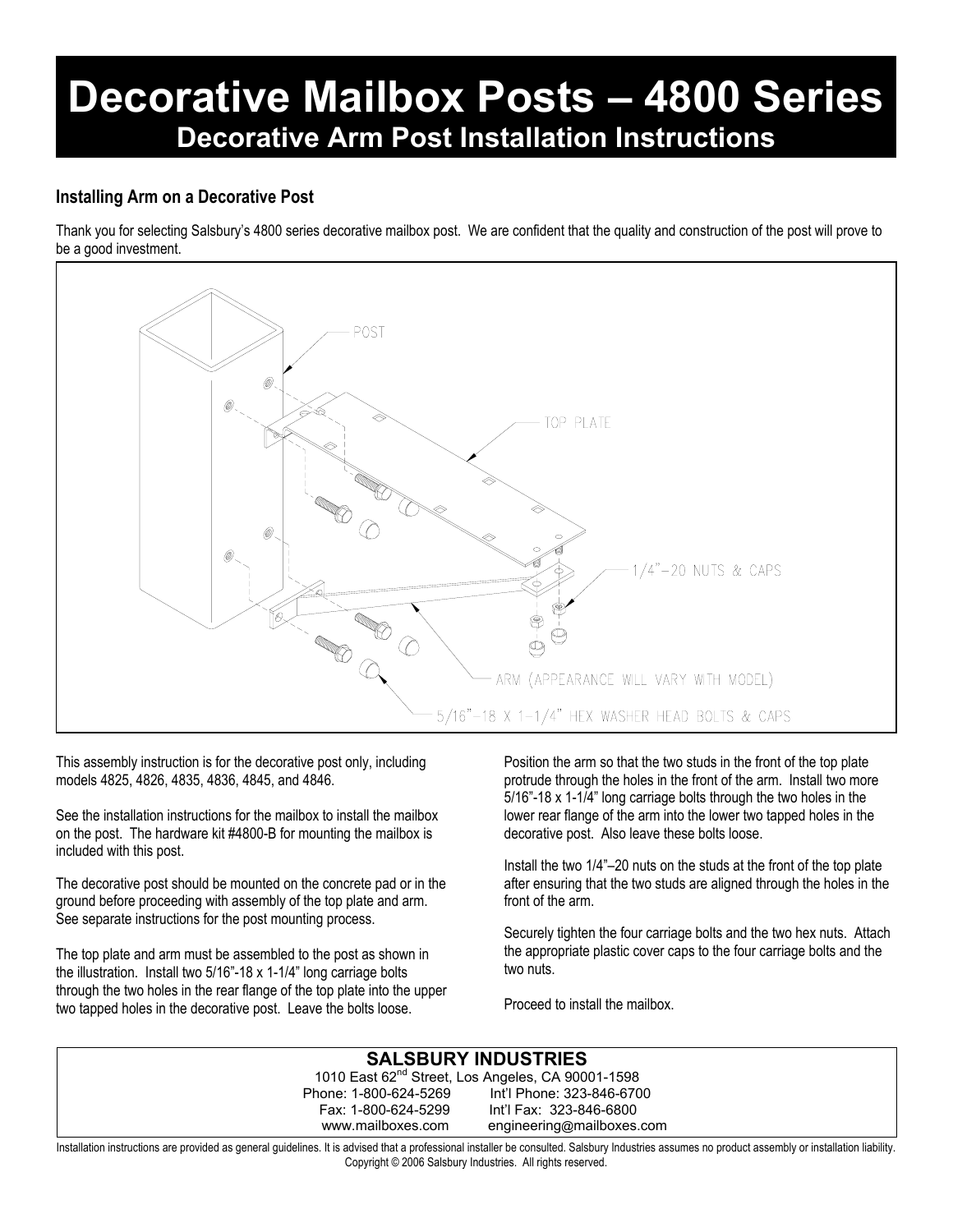### **Decorative Mailbox Posts – 4800 Series Installation Instructions**

#### **Installing Mailbox on a Decorative Post**

Thank you for selecting Salsbury's decorative mailbox post. We are confident that the quality and construction of the post will prove to be a good investment. This instruction sheet is for installing the Salsbury 4850 mailbox on a Salsbury decorative mailbox post.

When you install a curbside or rural mailbox, make sure that it is easily accessible to the mail carrier. By regulation it should be 41" to 45" from the ground or street surface up to the inside floor of the mailbox. The door should be set back 6" to 8" back from the front face of the curb or the road edge. However, you should check with your local postmaster to ensure that the mailbox is installed according to local regulations.

The mounting plate on the decorative post has six (6) plain holes. Set the mailbox on the mounting plate, open the door, and insert the six (6) 5/16" carriage bolts supplied with the mailbox into the six (6) holes in the floor of the mailbox. Install the 5/16" flat washers and 5/16" acorn nuts on the ends of the six (6) bolts protruding below the bottom of the post mounting plate.



#### **SALSBURY INDUSTRIES**

1010 East 62<sup>nd</sup> Street, Los Angeles, CA 90001-1598<br>Phone: 1-800-624-5269 Int'l Phone: 323-846-670 Int'l Phone: 323-846-6700 Fax: 1-800-624-5299 Int'l Fax: 323-846-6800 www.mailboxes.com engineering@mailboxes.com

Installation instructions are provided as general guidelines. It is advised that a professional installer be consulted. Salsbury Industries assumes no product assembly or installation liability. Copyright © 2006 Salsbury Industries. All rights reserved.